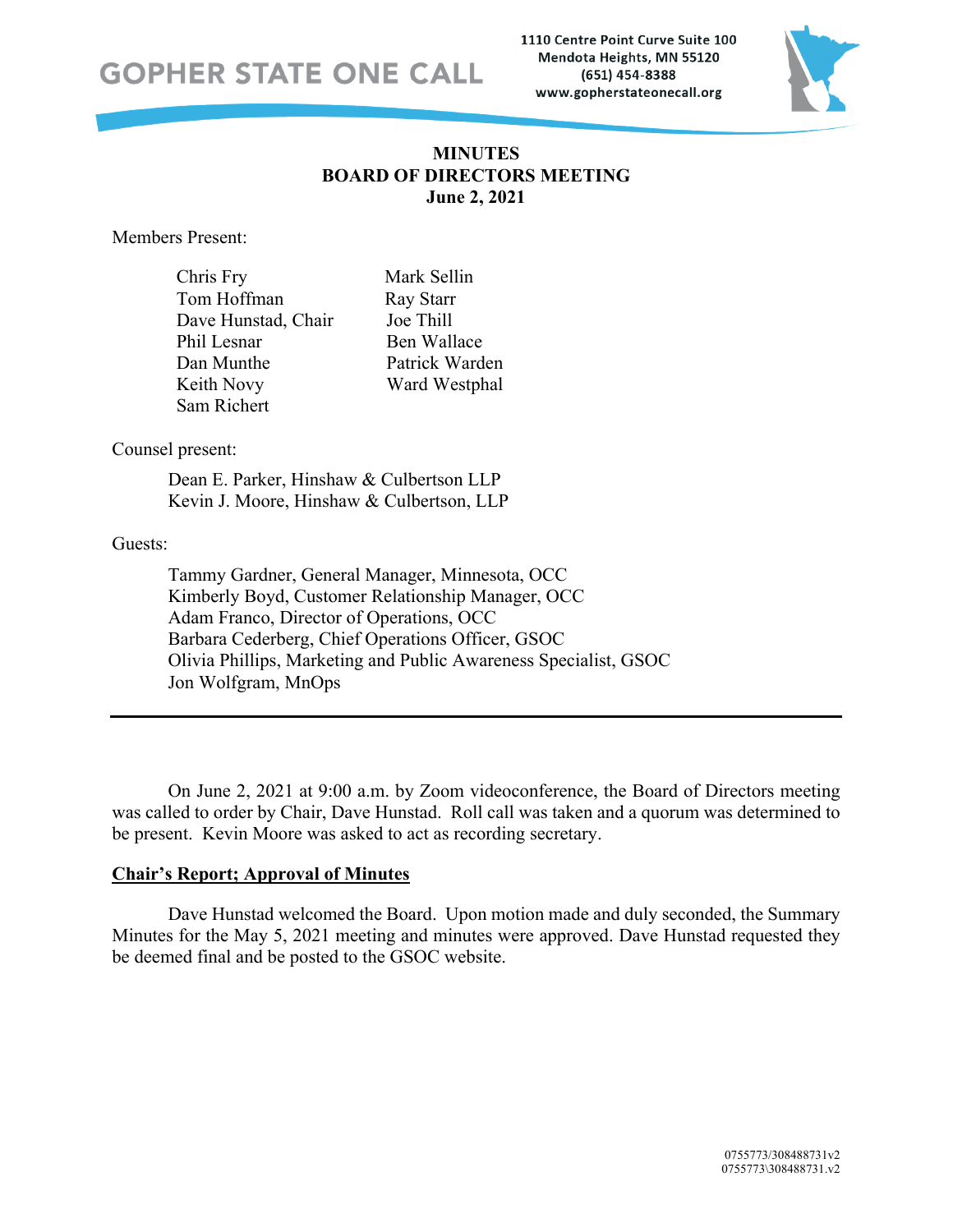1110 Centre Point Curve Suite 100 Mendota Heights, MN 55120 (651) 454-8388 www.gopherstateonecall.org



## **No Legislative Report for this Meeting**

### **COO Report**

Barb Cederberg advised that ticket volumes have increased about 3% year to date as of the end of May. The notification center has been able to meet the higher demand and there have been fewer high peak days this season. Barb asked for discussion on some of the initiatives GSOC has been stressing, including in particular a requirement of describing the remaining work area in the remarks section when a 2nd update for extend life is requested on a Ticket. This did generate discussion by the Board and one of the points was that there isn't as much standardization / consistency as maybe there could be with Meet Tickets. Consensus was that Meet Tickets were still fairly novel, and they have been effective when utilized correctly, but it will take time for all parties to become more comfortable with Meet Tickets.

#### **MNOPS Report**

Jon Wolfgram reports that MNOPS is encouraging stakeholders to resolve 216D issues prior to contacting MNOPS. Jon reports that MNOPS has 2 new Damage Prevention Investigators who will begin during mid June. MNOPS will continue its focus on white markings by excavators and on the timeliness and accuracy of locates provided by utilities.

#### **PR/Awareness Update- Request for State Fair volunteers**

Olivia Phillips advised the Board that the State Fair will likely be going forward in some fashion but there may be significant changes, such as reservations to control flow in attendance if the pandemic has not ended. She is looking for volunteers to help staff the GSOC booth. She also discussed various promotions and some events that will be deferred until later in the season.

## **OCC Report**

Tammy Gardner explained that no customer service representatives training classes needed to be cancelled this year as the notification center ramped up for the busy season. Six call taking classes have been completed as well as 1 electronic ticket review class. A total of 98 customer service agents are now on staff.

She briefly reviewed ticket volumes. April was over 100,000 tickets again this year. She also showed the Board a chart noting comparisons of daily volume. Cooperation from the excavation community has begun to slightly smooth out the peak pace of activity on Mondays, but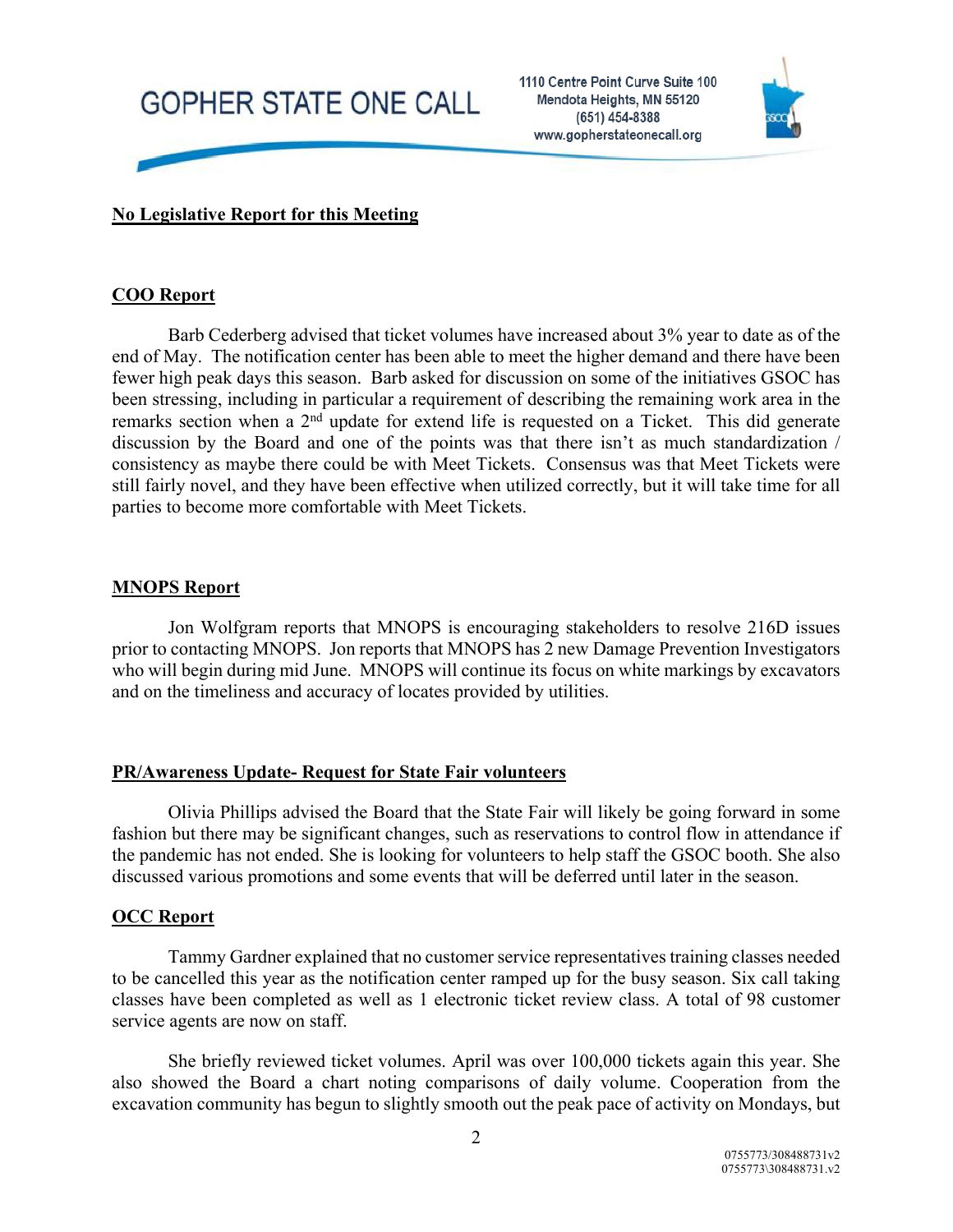1110 Centre Point Curve Suite 100 Mendota Heights, MN 55120 (651) 454-8388 www.gopherstateonecall.org



Monday, Wednesday and Thursday are still the busiest days for the notification center. Both homeowner and professional excavator ticket volumes increased this April over last year. 63% of homeowners continue to utilize ITIC online ticket submission in April. This is allowing for more efficient service to the whole industry as homeowner telephone calls take significant time to process.

There are now 7 users from 6 different companies approved for direct release of online submitted tickets. A strong approval and quality control process remains in place for approval of a user for direct release. The notification center is looking for more users to qualify for direct release.

The process improvements mentioned by Barb Cederberg have been put in place for both ITIC and telephone call tickets. If users state they do not white line the excavation area, they are asked for a reason why. Users are also asked an additional question if marking instructions are for simply the entire lot. This is in order to determine if they may safely ask for a smaller area to be marked. A dynamic volume message is put in place for 11 higher population counties during high volume days to request that locators be allowed additional time to mark. Additional instructions must be inserted in order for a more than one request for a relocate (a second update to extend ticket life).

The notification center continues to update its base maps. Over 1,642 map updates from 47 counties have been installed so far this year.

Adam Franco advised that nationally, the ticket volume trend continues to be up. Some urban areas are up over 50% on the East Coast. He sees this as a general increase in excavation activity.

#### **Additional Analytic Data**

Dave Hunstad advised the Board that the Finance Committee has been discussing and encouraging additional data be placed on the website that would be available for stakeholders. Discussions with OCC will take place to determine what is realistic to accomplish in a reasonable amount of time. The idea would be to provide some real time or otherwise fairly current data such as ticket volumes over the last 7 days by county with some additional breakout of information. Stakeholders are encouraged to discuss what might be useful with Barbara Cederberg.

#### **Board Discussion**

The Board then discussed efforts to aid communications between excavators and locators. The availability of phone numbers and contact information is helping, but lack of white lining still occurs too often.